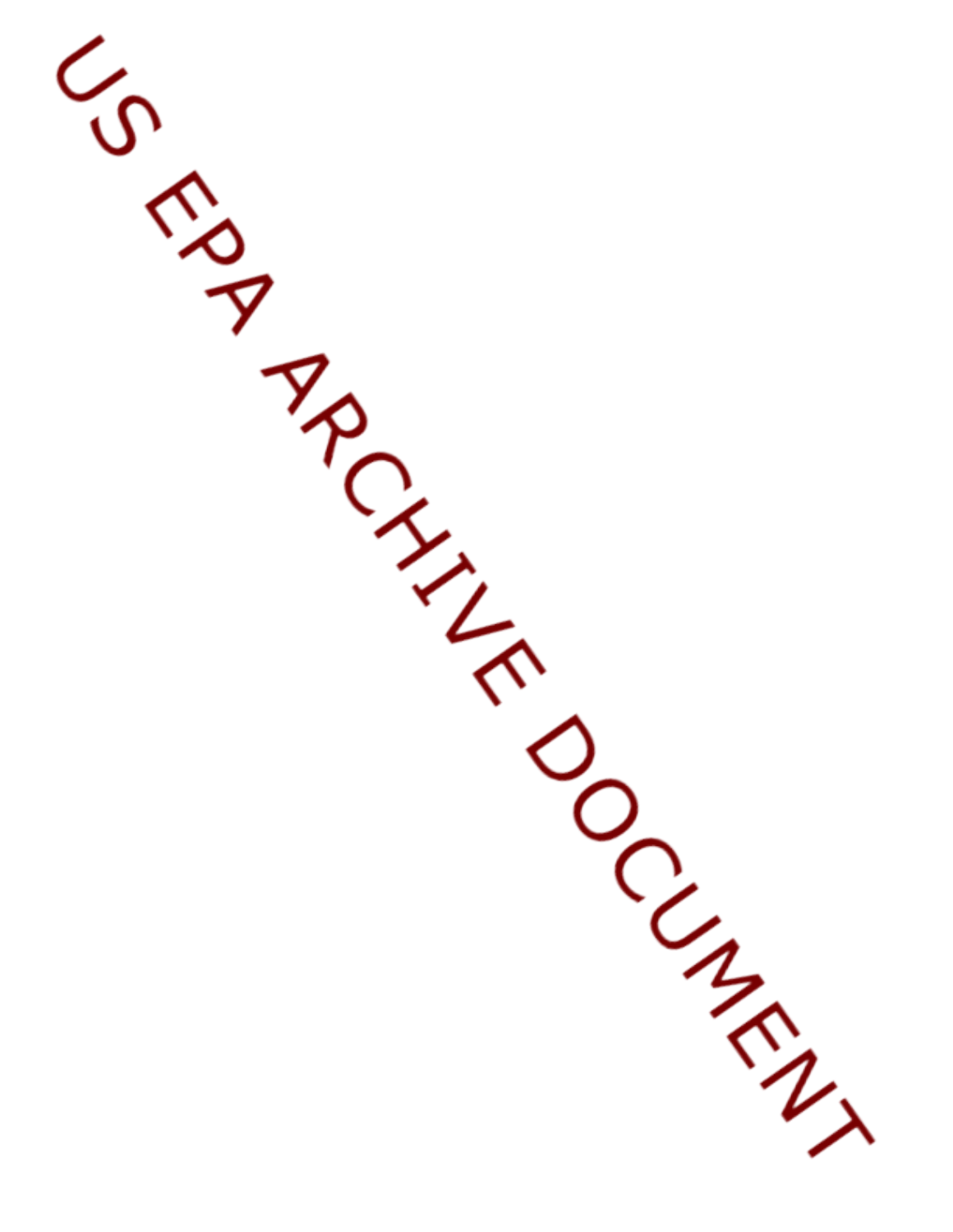**THE ENVIRONMENTAL TECHNOLOGY VERIFICATION PROGRAM** 







## **Verification Statement**

| <b>TECHNOLOGY TYPE:</b> | ANODIC STRIPPING VOLTAMMETRY                                                  |                                               |
|-------------------------|-------------------------------------------------------------------------------|-----------------------------------------------|
| <b>APPLICATION:</b>     | <b>MEASUREMENT OF LEAD IN DUST WIPES</b>                                      |                                               |
| <b>TECHNOLOGY NAME:</b> | <b>PDV 5000 Trace Element Analyzer</b>                                        |                                               |
| <b>COMPANY:</b>         | <b>Monitoring Technologies International</b>                                  |                                               |
| <b>ADDRESS:</b>         | <b>78 Collingwood Street</b><br>Osborne Park 6017<br>Perth, Western Australia | PHONE: +61 8 9204 3600<br>FAX: $+61892042602$ |
| WEB SITE:<br>$E-MAIL:$  | www.mti.com.au<br>cgreen@colingreen.idps.co.uk                                |                                               |

The U.S. Environmental Protection Agency (EPA) has created the Environmental Technology Verification Program (ETV) to facilitate the deployment of innovative or improved environmental technologies through performance verification and dissemination of information. The goal of the ETV Program is to further environmental protection by substantially accelerating the acceptance and use of improved and cost-effective technologies. ETV seeks to achieve this goal by providing high-quality, peer-reviewed data on technology performance to those involved in the design, distribution, financing, permitting, purchase, and use of environmental technologies.

ETV works in partnership with recognized standards and testing organizations and stakeholder groups consisting of regulators, buyers, and vendor organizations, with the full participation of individual technology developers. The program evaluates the performance of innovative technologies by developing test plans that are responsive to the needs of stakeholders, conducting field or laboratory tests (as appropriate), collecting and analyzing data, and preparing peer-reviewed reports. All evaluations are conducted in accordance with rigorous quality assurance protocols to ensure that data of known and adequate quality are generated and that the results are defensible.

Oak Ridge National Laboratory (ORNL) is one of the verification organizations operating under the Advanced Monitoring Technology (AMT) Center. AMT, which is administered by EPA's National Exposure Research Laboratory (NERL), is one of six technology areas under ETV. In this verification test, ORNL evaluated the performance of lead in dust wipe measurement technologies. This verification statement provides a summary of the test results for Monitoring Technologies International's (MTI) PDV5000 trace metal analyzer.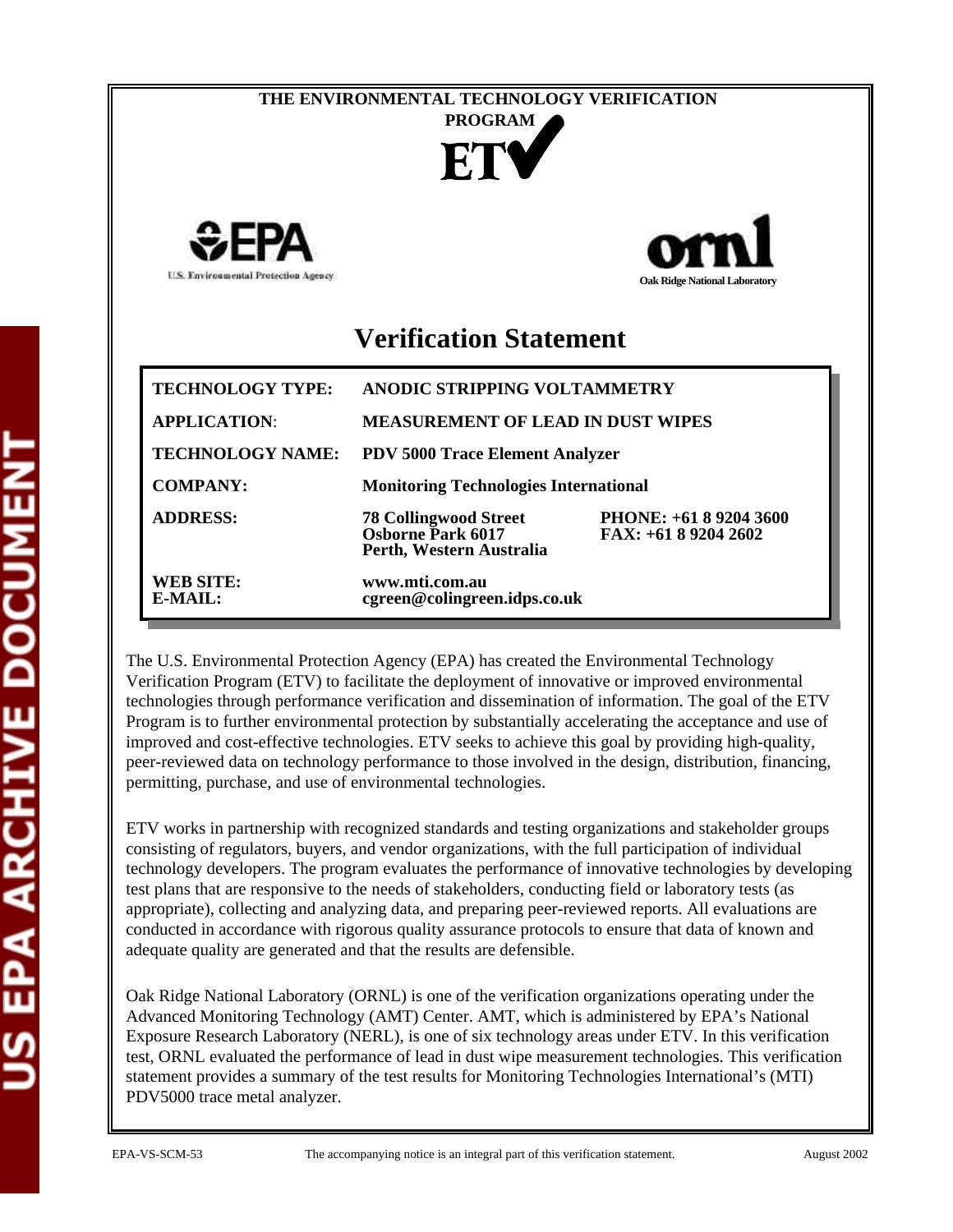## **VERIFICATION TEST DESCRIPTION**

This verification test was designed to evaluate technologies that detect and measure lead in dust wipes. The test was conducted at the Capitol Community Technical College in Hartford, CT, from November 5 through November 9, 2001. The vendors of commercially-available, field portable technologies blindly analyzed 160 dust wipe samples containing known amounts of lead, ranging in concentration from  $\leq$  2 to  $1,500 \mu g/wipe$ . The experimental design was particularly focused on important clearance standards, such as those identified in 40 CFR Part 745.227(e)(8)(viii) of 40  $\mu$ g/ft<sup>2</sup> for floors, 250  $\mu$ g/ft<sup>2</sup> for window sills, and 400  $\mu$ g/ft<sup>2</sup> for window troughs. The samples included wipes newly-prepared and archived from the Environmental Lead Proficiency Analytical Testing Program (ELPAT). These samples were prepared from dust collected in households in North Carolina and Wisconsin. Also, newly-prepared samples were acquired from the University of Cincinnati (UC). The UC dust wipe samples were prepared from National Institute of Standards and Technology (NIST) Standard Reference Materials (SRMs). The results of the lead analyses generated by the technology were compared with results from analyses of similar samples by conventional laboratory methodology in a laboratory that was recognized as proficient by the National Lead Laboratory Accreditation Program (NLLAP) for dust testing. Details of the test, including a data summary and discussion of results, may be found in the report entitled *Environmental Technology Verification Report: Lead in Dust Wipe Detection Technology— Monitoring Technologies International, PDV 5000 Trace Metal Analyzer,* EPA/600/R-02/060.

## **TECHNOLOGY DESCRIPTION**

MTI's PDV 5000, a field portable instrument, is a self-contained anodic stripping analyzer. Anodic Stripping Voltammetry (ASV) works by electroplating metals in solution onto an electrode. This concentrates the metal. The metals on the electrode are then sequentially stripped off, which generates a current that can be measured. The current (milliamps) is proportional to the amount of metal being stripped off. The potential (voltage in millivolts) at which the metal is stripped off is characteristic for each metal. This means the metal can be identified as well as quantified.

## **VERIFICATION OF PERFORMANCE**

The following performance characteristics of the PDV 5000 were observed:

*Precision:* Precision—based on the average percent relative standard deviation—22% for the ELPAT samples and 21% for the UC samples, excluding two outlier values.

*Accuracy:* Accuracy was assessed using the estimated concentrations of the ELPAT and UC samples. The average percent recovery value for all samples reported above 30  $\mu$ g/wipe was 88% for the UC samples and 93% for the ELPAT samples. The range of percent recoveries values was from 35% to 137%. This negative bias is statistically significant, but the average value is within the acceptable bias range of  $100\% \pm 25\%$ . For the NLLAP laboratory results, the average percent recovery values were 98% and 91%, respectively, for the ELPAT and UC samples. The negative bias for both the ELPAT and UC samples was statistically significant.

**Comparability:** A comparison of the PDV 5000 results and the NLLAP-recognized laboratory results was performed for all samples (ELPAT and UC) that were reported above 30  $\mu$ g/wipe. The correlation coefficient (*r*) for the comparison to NLLAP lab results for the UC samples was 0.999 [slope (*m*) = 1.074, intercept  $= -14.345$ ], and for the ELPAT samples was 0.988 [ $m = 0.885$ , intercept  $= 15.633$ ]. While the slopes for both the ELPAT and UC samples were statistically different than 1.00, the correlation coefficients show a strong linear agreement with the NLLAP laboratory data.

*Detectable blanks:* All twenty samples, prepared at concentrations around  $1 \mu g/wipe$ , were reported